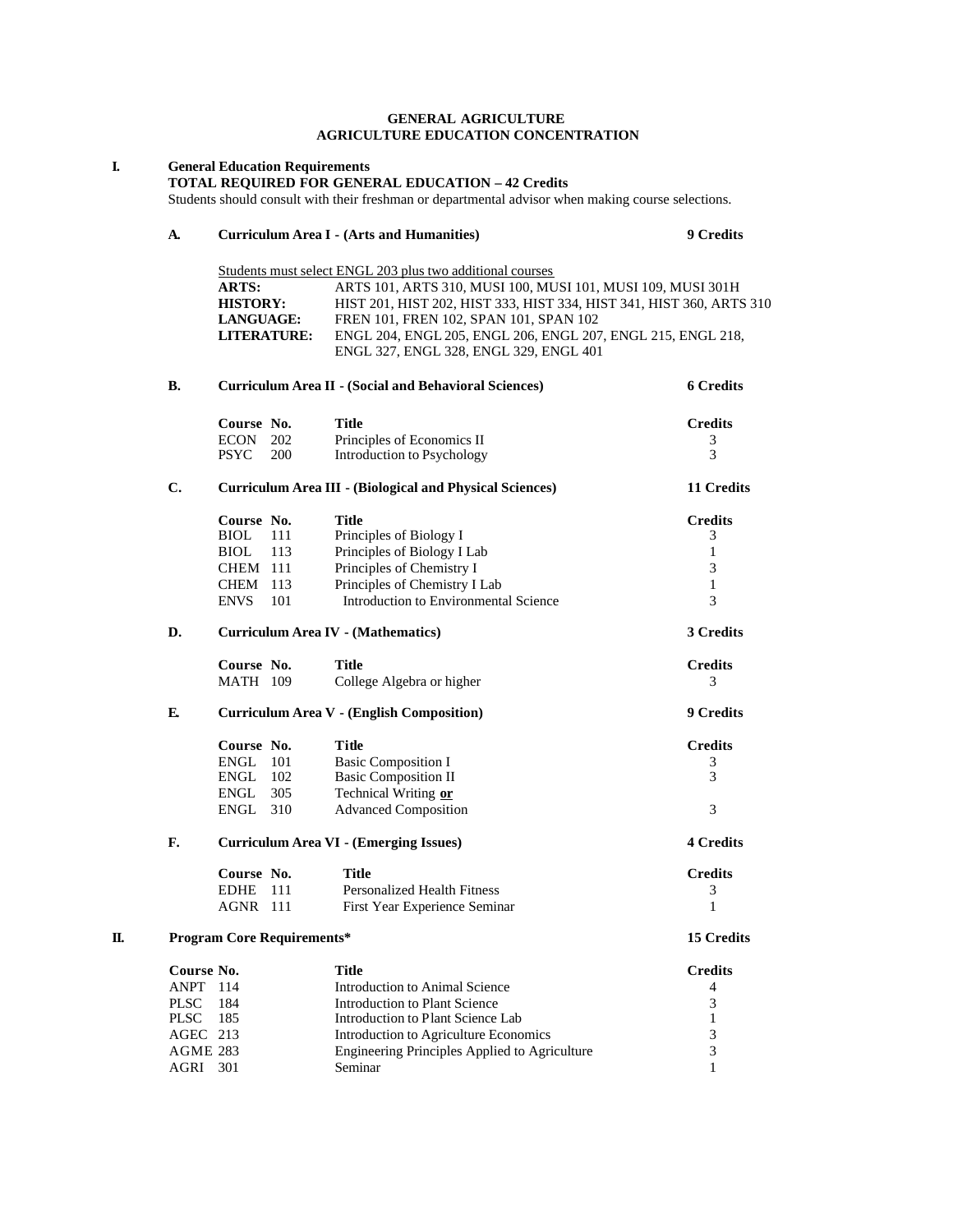# **III. Professional Core (Agriculture Education)\* 42 Credits**

|     | Course No.  |                                  | <b>Title</b>                                         | <b>Credits</b> |
|-----|-------------|----------------------------------|------------------------------------------------------|----------------|
|     | <b>EDCI</b> | 200                              | Introduction to Contemporary Education               | 3              |
|     | <b>EDSP</b> | 200B                             | Introduction to Special Education                    | 3              |
|     | <b>PSYC</b> | 305                              | Developmental Psychology                             | 3              |
|     | <b>PSYC</b> | 307                              | <b>Educational Psychology</b>                        | 3              |
|     | <b>EDCI</b> | 311                              | Comprehensive Assessment in Education                | 3              |
|     | AGED        | -313                             | Supervised Experience Programs                       | 3              |
|     | <b>EDCI</b> | 400                              | Senior Seminar in Education                          | 3              |
|     | <b>EDCI</b> | 406                              | <b>Classroom Management</b>                          | 3              |
|     | <b>EDCI</b> | 409                              | Teaching Reading in the Content Areas: Part I        | 3              |
|     | <b>EDCI</b> | 427A                             | Curriculum and Instruction in Agriculture            | 3              |
|     | <b>EDCI</b> | 490A                             | Teaching Internship                                  | 6              |
|     | <b>EDCI</b> | 480A                             | Teaching Internship                                  | 6              |
|     |             |                                  | * A minimum grade of "C" is required for each course |                |
| IV. |             | <b>Supportive Requirements**</b> |                                                      | 21 Credits     |

| Course No.          | Title                                                        | <b>Credits</b> |
|---------------------|--------------------------------------------------------------|----------------|
| <b>BUED</b><br>2.12 | Computer Concepts/Applications I                             |                |
|                     | Select 200-400 level Agriculture courses with permission     |                |
|                     | of the advisor                                               | 18             |
|                     | ** A minimum grade of "C" is required for supportive courses |                |
|                     |                                                              |                |

# **TOTAL PROGRAM REQUIREMENTS 120**